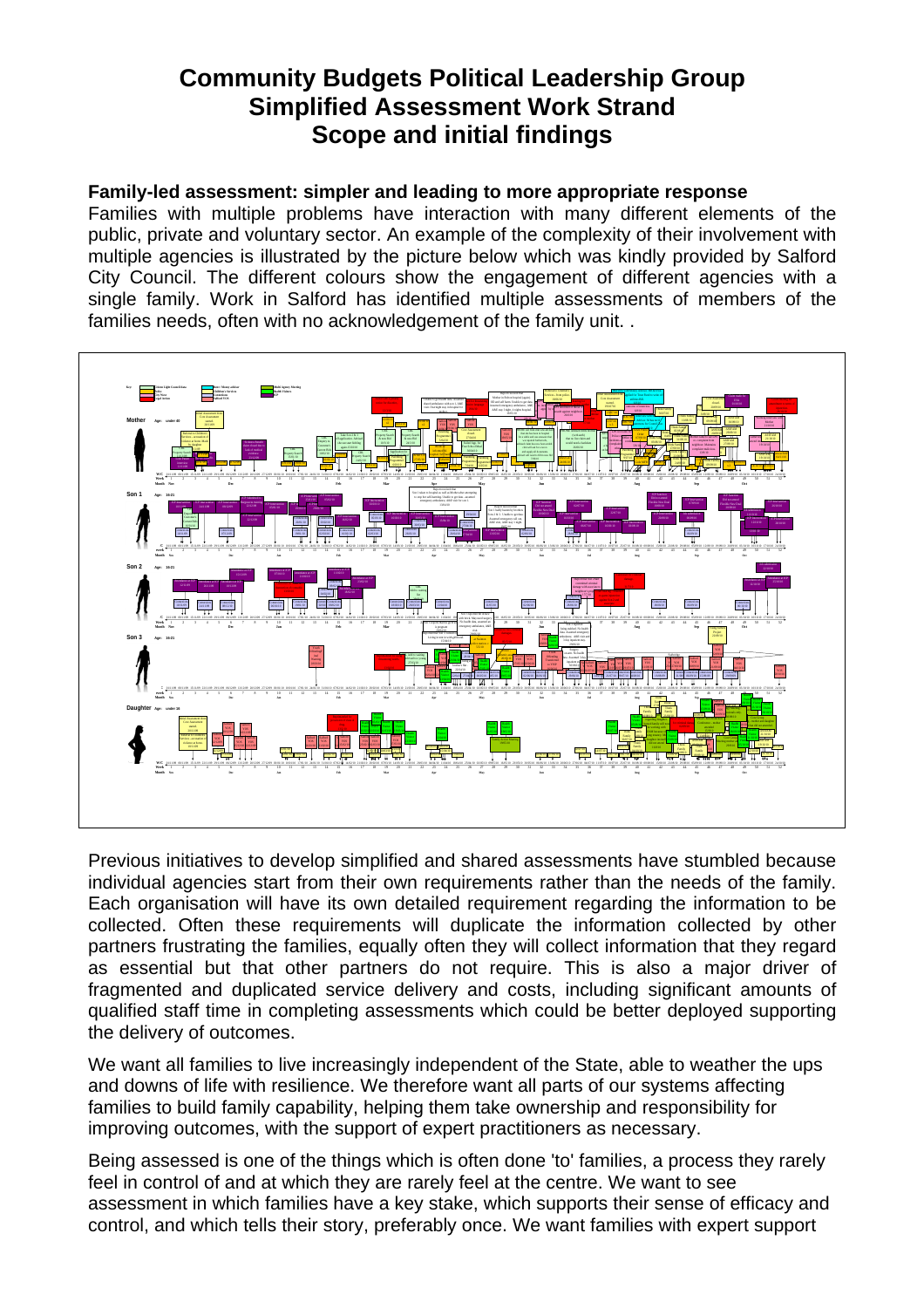to contribute to a 'family-led' assessment of need, supporting coordinated and appropriately-sequenced responses from other practitioners and agencies.

This work strand will focus primarily on the possibility of making progress on simplified and shared assessment by examining assessment from the perspective of the family rather than the assessing organisations.

#### **Suggested Scope**

The work strand will:

- First and foremost involve families in thinking about what simplified assessment might look like, and seek best practice regarding the engagement of families in the assessment of their needs. Learning from Total Place customer insight amongst other examples.
- Identify the different types of assessment that a family may be subject to in order to access the support they need and consider the opportunities for a family centred approach to simplify and share assessment procedures .
- Identify the obstacles to achieving simplified and shared assessment and evaluate whether a family centred approach can overcome these obstacles.
- Gather evidence from families and partner organisations that simplified and shared assessment can realise their assumed benefits .
- Build on the findings and further refine the recommendations of the Munro Report and work closely with the cross Whitehall group that will be responding to the report.
- Work with the four authorities piloting greater flexibility in child protection assessment to share their experience and findings.
- Explore the learning regarding simplified assessment from local authorities' adult services, in particular the engagement of service users and families in their own assessment.
- Open discussions with the Department of Health (community services) and the Home Office (YOT, Police, Probation) on the possibility of establishing common family assessments with social care. To consider other opportunities for similar dialogue.

#### **Support from government departments and the Local Government Group.**

Assistance from central government will be required to co-ordinate the work of this strand with that of the four pilot authorities, develop a clear role for the Political Leadership Group in relation to the recommendations of the Munro Report and the Government's response, and to broker conversations regarding the possibilities for simplified and common assessments.

#### **Links with finance and data sharing work strands**

The work strands of finance and data sharing of course cut across the simplified assessment strand. Shared assessment arrangements are sometimes thwarted because partners are often not clear regarding information sharing protocols and partner's ICT systems do not facilitate sharing of captured assessment information.

#### **Simplified and shared assessment**

It is important to distinguish between simplified assessment and shared assessment.

Simplified assessment is a reduction in the detailed specification of the information to be collected, and an increased reliance on the professional judgement of officers completing the assessment to determine what information is captured. This can be carried by a single organisation reviewing its own procedures. Shared assessment is where different assessment processes share common procedures for collecting information.

Simplified assessment is an important step towards achieving common shared assessment because it can remove the differences between assessment regimes.

The Group may wish to examine the impact of both simplified and shared assessment arrangements.

#### **The positive and negative impacts of shared assessment arrangements**

It is hypothesised that having a many different assessment arrangements for a family is: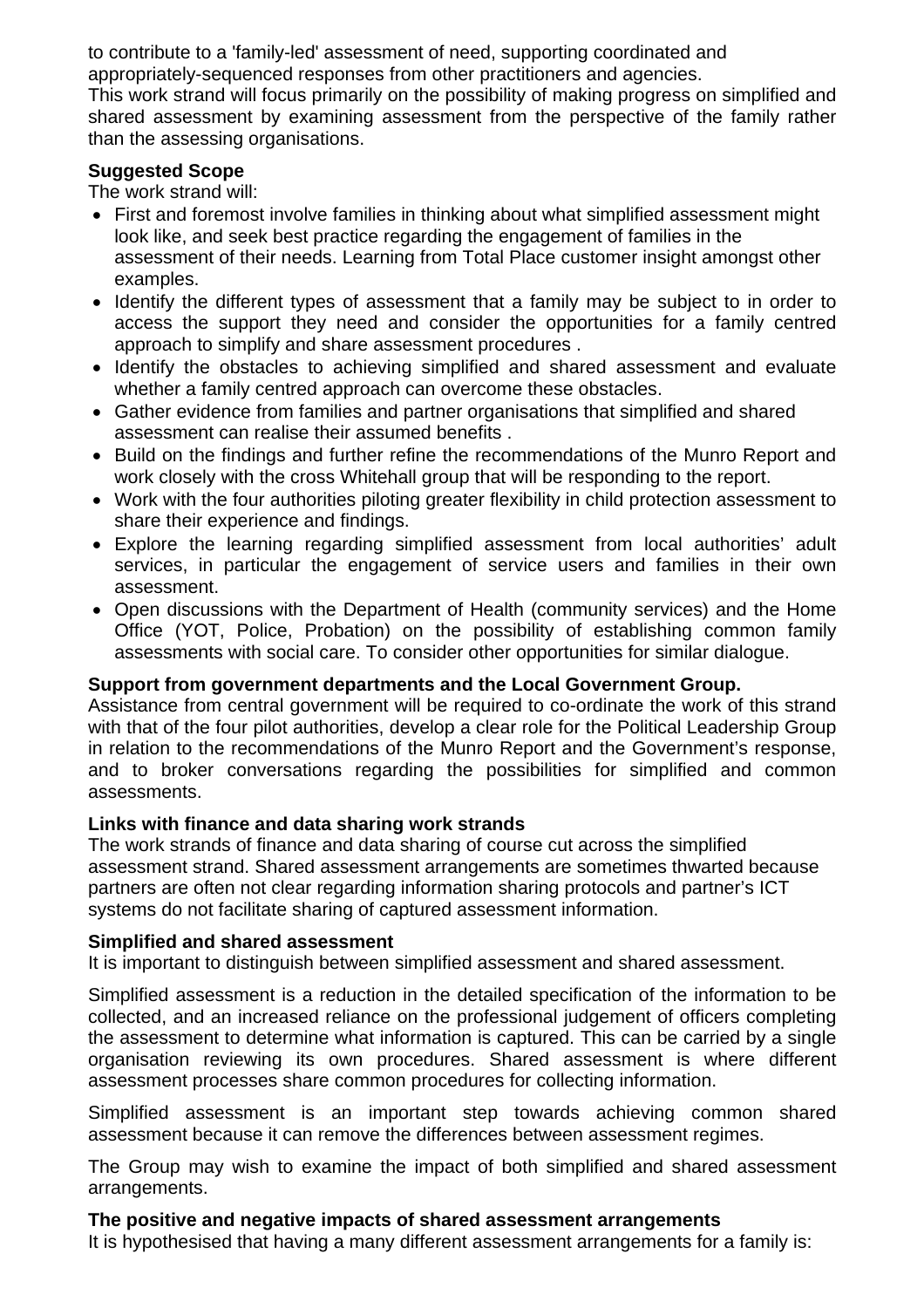- makes it difficult to identify those with greatest need.
- frustrates families and increases likelihood of disengagement from services
- A major driver of duplication and cost
- A constraint to integrated service delivery.

It is similarly hypothesises that shared assessment arrangements will:

- deliver better outcomes for families and communities, by providing better informed delivery of support and moving away from reactive to proactive service delivery.
- improve client engagement with services.
- reduce costs.
- release capacity.
- improve shared public sector trust, awareness, and joint-working.

Bradford's Total Place offender management identified the fact that offenders are subjected to between 5-10 assessments during their time within the offender management pathway. Moving to a single assessment for offenders, carried out early in the pathway and then shared between agencies, was estimated to make savings of c£130K per annum solely on offenders from Bradford in a one year period.

The work strand will take a view on the evidence that these and other benefits can be realised.

#### **Simplified assessment – Child Protection – the Munro Report**

Professor Munro recommends revising the statutory guidance "Working Together to Safeguard Children" and "The Framework for the Assessment of Children in Need and their Families", in particular removing the requirement to complete both an initial and core assessment and allowing more discretion regarding the information to be collected during assessment. Her Report suggests that assessment arrangements which are overly prescriptive in regard to the information they require to be collected have the following impacts:

- force frontline officers to focus on completing the assessment rather than family outcomes.
- create illusion of certainty in circumstances where outcomes cannot be definitely determined.
- emphasise collecting information and describing the client, their family and circumstances rather than analysis of the situation.
- create a passive culture that follows the rules.
- assist inexperienced staff giving simple rules to follow.
- are unable to cope with unusual situations.
- stifle innovation.

## **Existing Local Authority experience of simplified assessment**

The Government have been working with five authorities to explore greater flexibility in regard to child protection assessments and this work strand should look to build on their experience. The authorities are: Cumbria, Knowsley, Hackney, and Westminster. These new arrangements have only been in place for a short time and learning is tentative at present.

Hackney are developing family focused recording systems, and in particular use multi skilled teams – which facilitate a single assessment of each case made in discussion with professionals from a range of specialisms. Child protection conferences fully engage the families and draw on Strengthening Families and Signs of Safety models to clearly identify risks and family strengths,

Authorities in Greater Manchester are rolling out a single joint assessment approach.

Tower Hamlets are also developing a new approach to assessment. This includes the need for the framework to articulate and understand a child's story; enhance the social worker's understanding of the family; and support social work analytical thinking,